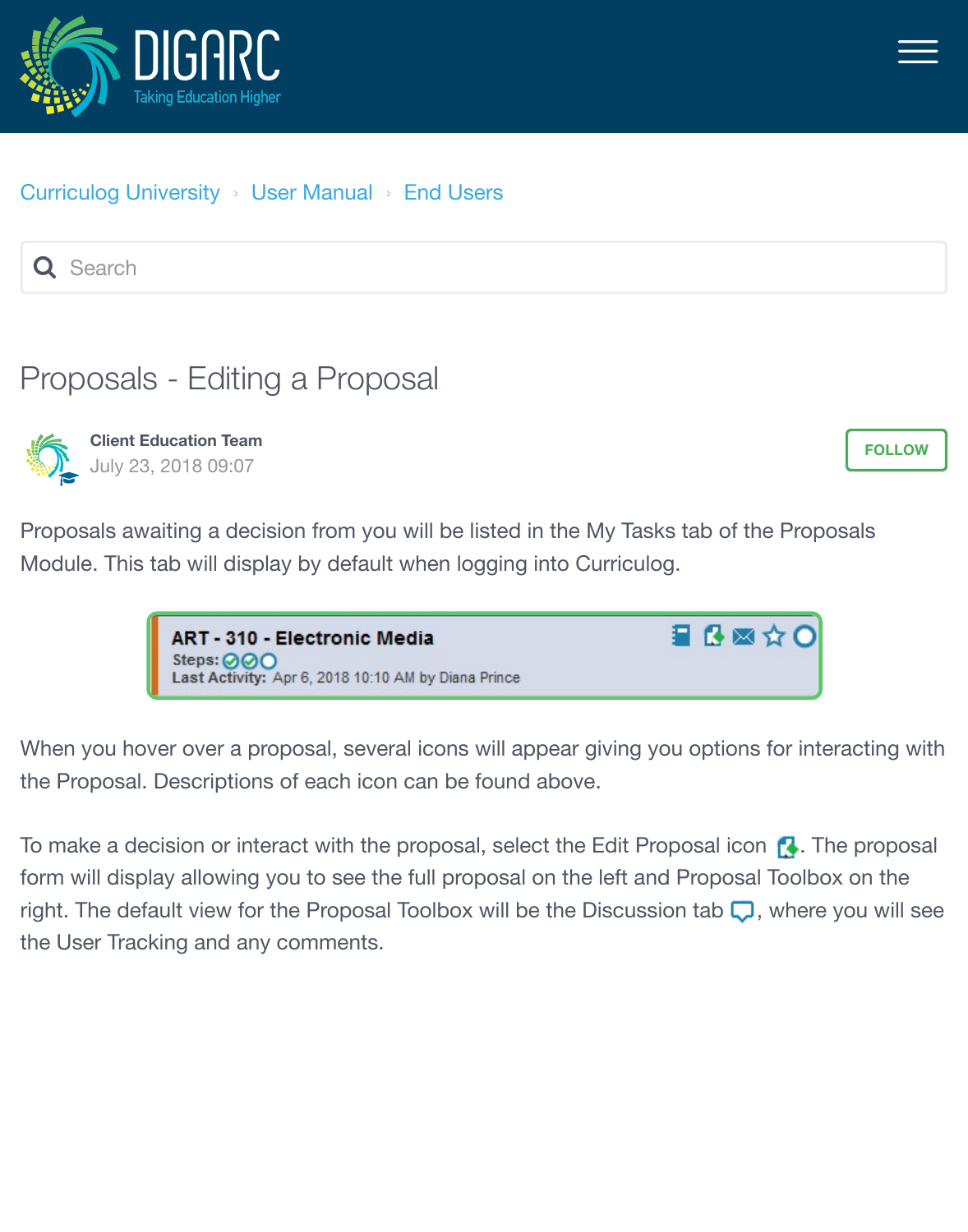| <b>ART - 310 - Electronic Media</b><br>2. Agenda PSM |                                                                                                                                                                                                                                                           | <b>Proposal Toolbox</b><br>Status: 000 |                                                                                                                               |                                                                                                     |                      |
|------------------------------------------------------|-----------------------------------------------------------------------------------------------------------------------------------------------------------------------------------------------------------------------------------------------------------|----------------------------------------|-------------------------------------------------------------------------------------------------------------------------------|-----------------------------------------------------------------------------------------------------|----------------------|
| F.                                                   |                                                                                                                                                                                                                                                           | 8 A W                                  |                                                                                                                               | $\equiv$ $\rightarrow$ $\stackrel{\frown}{\bullet}$ $\rightarrow$ $\stackrel{\frown}{\bullet}$<br>ᇚ |                      |
|                                                      | <b>General Catalog Information</b>                                                                                                                                                                                                                        |                                        |                                                                                                                               |                                                                                                     | <b>User Tracking</b> |
| Hierarchy<br>$Owner*$                                | Art (PSM)                                                                                                                                                                                                                                                 |                                        |                                                                                                                               | Show current                                                                                        |                      |
| Prefix* ART                                          |                                                                                                                                                                                                                                                           | $Code* 310$                            |                                                                                                                               | <b>Show Individual User Edits</b>                                                                   |                      |
| Name*                                                | Electronic Media                                                                                                                                                                                                                                          |                                        |                                                                                                                               |                                                                                                     | <b>Comments</b>      |
| Description*                                         | A broad-based practicum in computer-based electronic<br>media with emphasis on advanced applications in the<br>graphic arts. Area of emphasis will include typography,<br>graphic design, digital imaging, and pre-press<br>preparation. more description |                                        | Add Comment                                                                                                                   |                                                                                                     |                      |
|                                                      |                                                                                                                                                                                                                                                           |                                        | Curriculog                                                                                                                    | 4/6/2018 10:10 am Reply                                                                             |                      |
|                                                      |                                                                                                                                                                                                                                                           |                                        | Diana Prince has approved this proposal on behalf of Art<br>Department Review Committee. See UCF PSM for more<br>information. |                                                                                                     |                      |

You may view the status of each step within the proposal by hovering over the Status icons in the upper right of the Proposal Toolbox. Each circle indicates a step in the proposal.



Hovering over a circle indicates the name of the step and the decision made on that step.



To review changes to the form of the proposal, you can review the User Tracking. The default view will be 'Show Current', which will be the current version of the proposal with all modifications. You can use the drop-down menu just under the "User Tracking" heading, and you'll find the options for "Show original" and "Show current with markup."

| <b>User Tracking</b>     |  |
|--------------------------|--|
| <b>Show current</b>      |  |
| <b>Show original</b>     |  |
| <b>Show current</b>      |  |
| Show current with markup |  |

If you select "Show Original", you will see the proposal in the state it was at launch as the originator submitted it.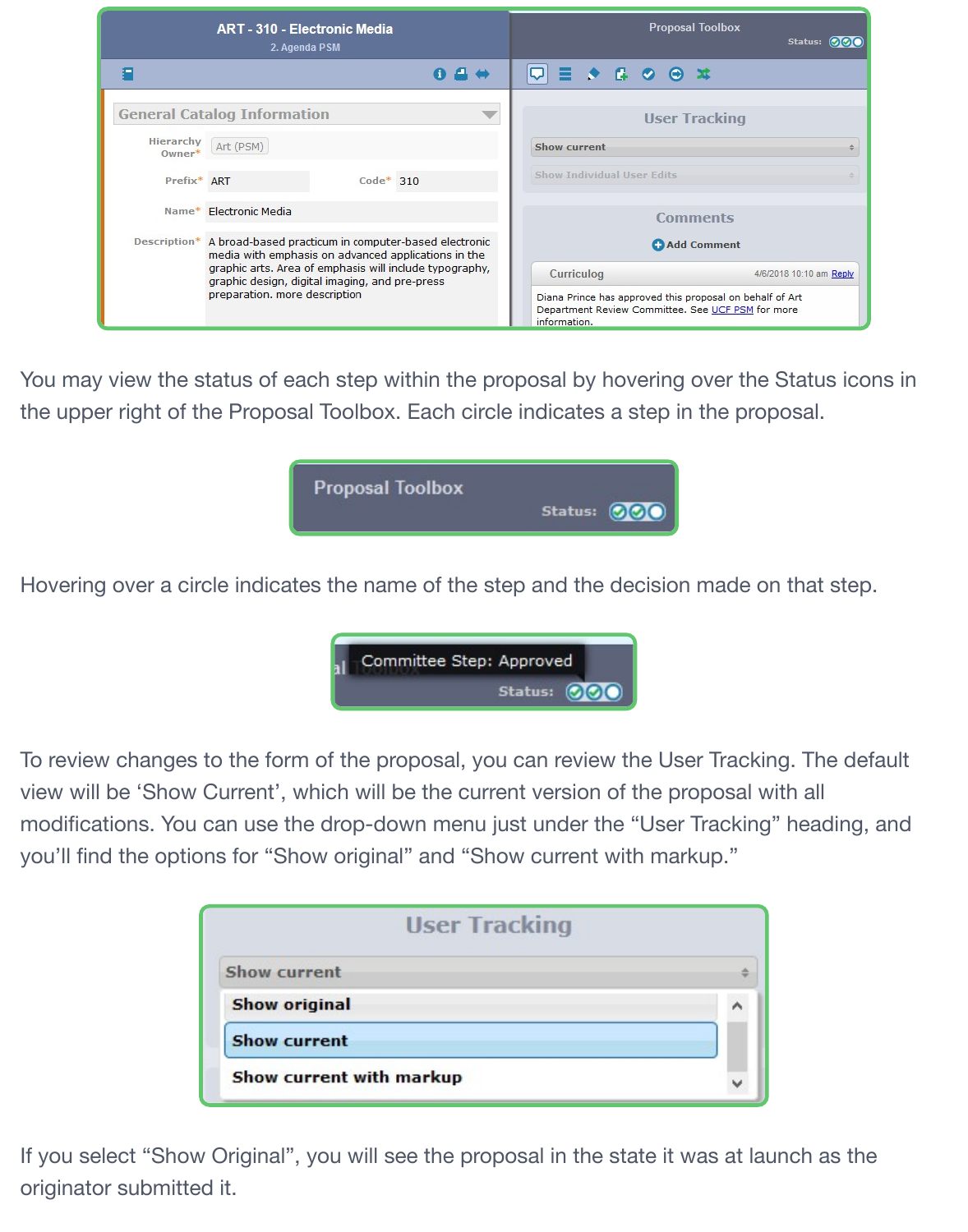If you select "Show current with Markup", you will see the original proposal with the changes layered over it and highlighted in different colors to indicate each user who made the changes. If you hover over the changes, you'll see a time and date stamp as well as the user's name.

| chy   | Art (PSM)                           |                                                                                                                            | Show current with markup                                                                                      |                         |
|-------|-------------------------------------|----------------------------------------------------------------------------------------------------------------------------|---------------------------------------------------------------------------------------------------------------|-------------------------|
|       | fix* ART                            | $Code* 310$                                                                                                                | <b>Show original</b><br><b>Show current</b>                                                                   |                         |
| $ie*$ | Electronic Media                    |                                                                                                                            | Show current with markup                                                                                      |                         |
|       |                                     | on* A broad-based practicum in computer-based electronic<br>media with emphasis on advanced applications in the            | Add Comment                                                                                                   |                         |
|       |                                     | graphic arts. Area of emphasis will include typography,<br>graphic design, <i>illustration</i> , digital imaging, and pre- | Curriculog                                                                                                    | 4/6/2018 10:10 am Reply |
|       | press preparation. more description |                                                                                                                            | Diana Prince has approved this proposal on behalf of Art<br>Department Review Committee. See UCF PSM for more |                         |

The second drop-down menu allows you to select which users edits you would like to see. The default will be to show all edits by all users – but if you select the menu, you can choose on a step by step basis, to remove a user at any time to see the proposal before and after their edits were added.

| Showing All Edits by All Users |  |
|--------------------------------|--|
| √ Check all % Uncheck all      |  |
| Step 1: Originator             |  |
| $\vee$ Diana Prince            |  |

Comments will appear below the user tracking, although your ability to see them will vary based on the transparency set by the administrator. If the permissions on the current step allow for it, you may reply to any existing comments or add new ones using the available links.

|                                       | <b>Comments</b>                                                                                               |
|---------------------------------------|---------------------------------------------------------------------------------------------------------------|
|                                       | Add Comment                                                                                                   |
| Curriculog<br>4/6/2018 10:10 am Reply |                                                                                                               |
| information.                          | Diana Prince has approved this proposal on behalf of Art<br>Department Review Committee. See UCF PSM for more |
| <b>Diana Prince</b>                   | 4/6/2018 10:03 am 1 Reply   Reply                                                                             |
| comment                               |                                                                                                               |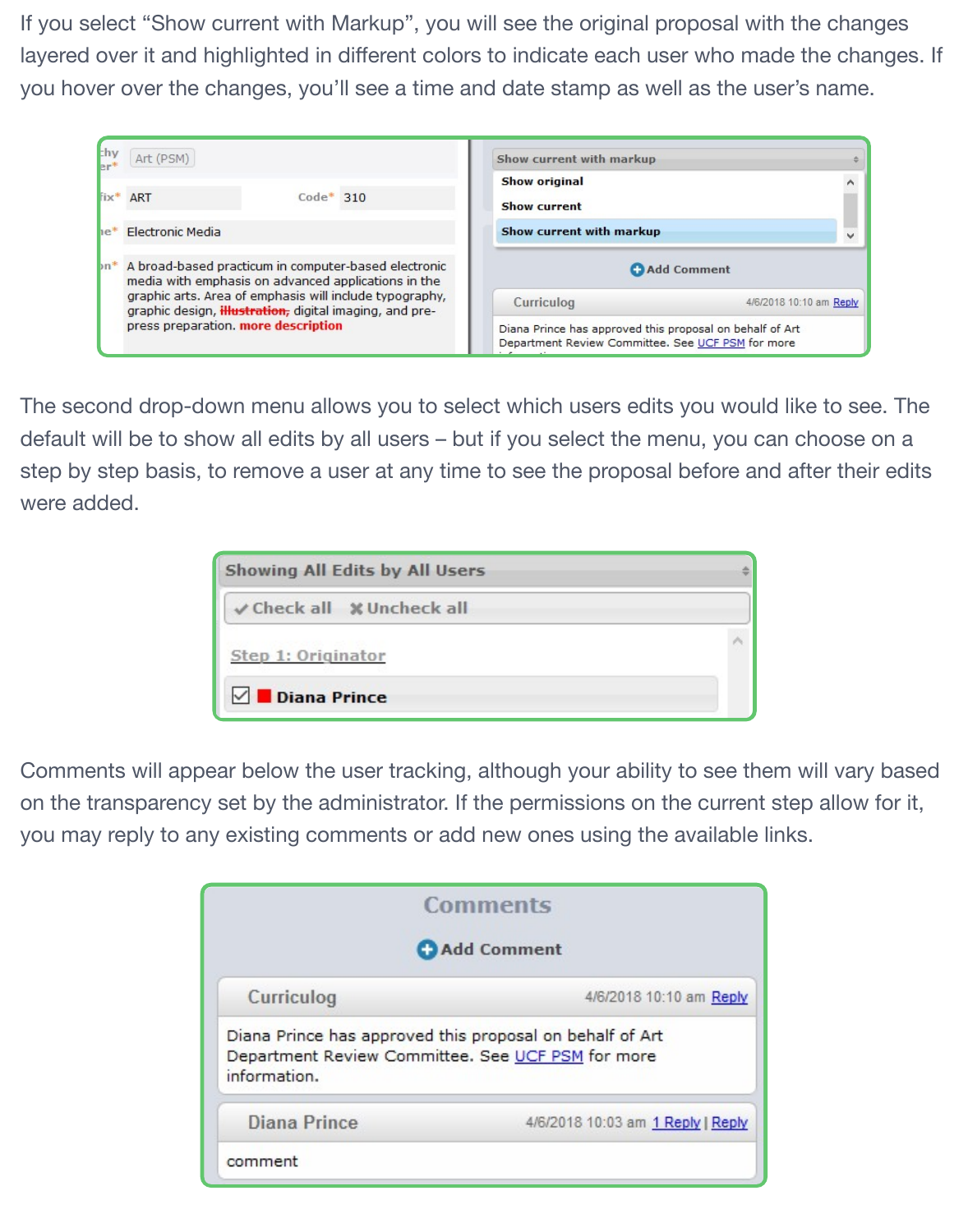Depending upon how a step has been set up, you may edit the proposal, provide comments, or function as an Agenda Administrator.

To review step options and see permission levels, select the Status icon  $\equiv$  from the Proposal Toolbox, and click on the  $\bigoplus$  within any step.



In the Rules portion, you will be able to see the settings for each step.

|                         | What is this step set up to do?                                                                                                                           |
|-------------------------|-----------------------------------------------------------------------------------------------------------------------------------------------------------|
|                         | Your System Administrator created this proposal's workflow<br>steps with certain settings. These settings will determine what<br>you can do on each step. |
| <b>Participants</b>     |                                                                                                                                                           |
| <b>&amp;</b> Originator |                                                                                                                                                           |
| <b>Conditions</b>       |                                                                                                                                                           |
| Mandatory: Yes          |                                                                                                                                                           |
| <b>Rules</b>            |                                                                                                                                                           |
| Can Edit: Yes           |                                                                                                                                                           |
|                         | Can Comment: Yes                                                                                                                                          |
|                         | Signature required: No                                                                                                                                    |
|                         | Agenda available: No                                                                                                                                      |
|                         | Comments viewable by: Every user (login not required)                                                                                                     |
| <b>Decisions</b>        |                                                                                                                                                           |
|                         | Required for approval: 100%                                                                                                                               |
|                         | Additional requests: hold, cancel, custom route, suspend                                                                                                  |
|                         | If rejected, return to: Previous Step                                                                                                                     |
| <b>Deadlines</b>        |                                                                                                                                                           |
| Deadline: No            |                                                                                                                                                           |
|                         | Reminders: None                                                                                                                                           |

- *Can Edit: Yes* indicates that a user on this step will be able to make modifications.
- *Can Comment: Yes* indicates that a user on this step will be able to leave comments.
- *Signature required: Yes* indicates that a user on this step will be required to provide a signature when they place their decision.
- *Agenda Available: No* indicates that this step will not allow for committee functionality, or